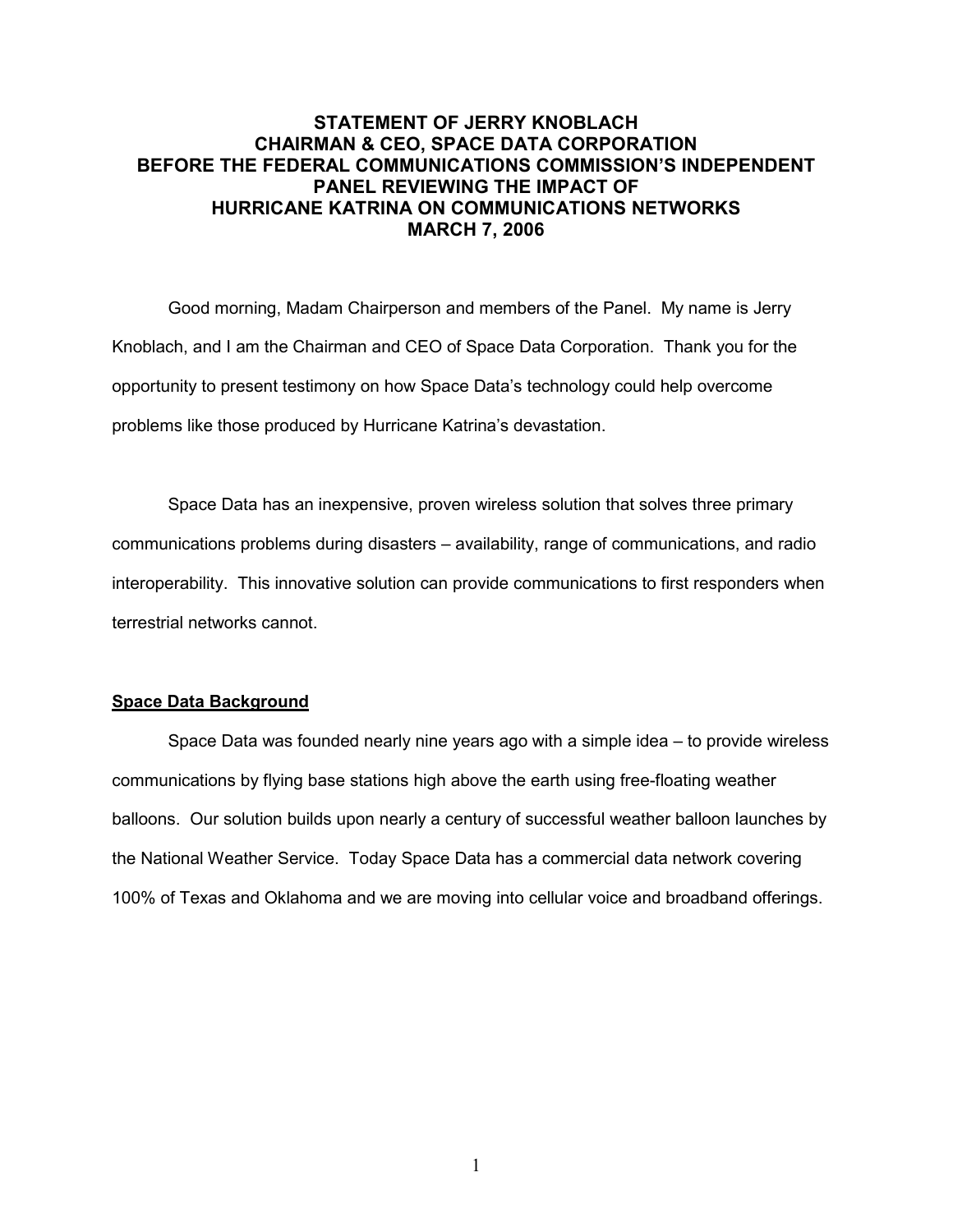

Figure 1. Current Coverage of Space Data's Commercial Network

We made this system work by developing special radio payloads, called  $SkySite^{\circledast}$ Platforms. Each SkySite Platform functions as a standard wireless base station but weighs less than six pounds. One person can launch a SkySite Platform and have it on station at 65,000 feet or higher in less than two hours, effectively creating a tower over 12 miles high. Each payload provides 12 to 24 hours of coverage before parachuting safely back to earth for recovery. To date we have completed over 7,000 flights as part of our commercial operation. In total our SkySite design has accumulated over 8 flight-years of operation in the stratosphere.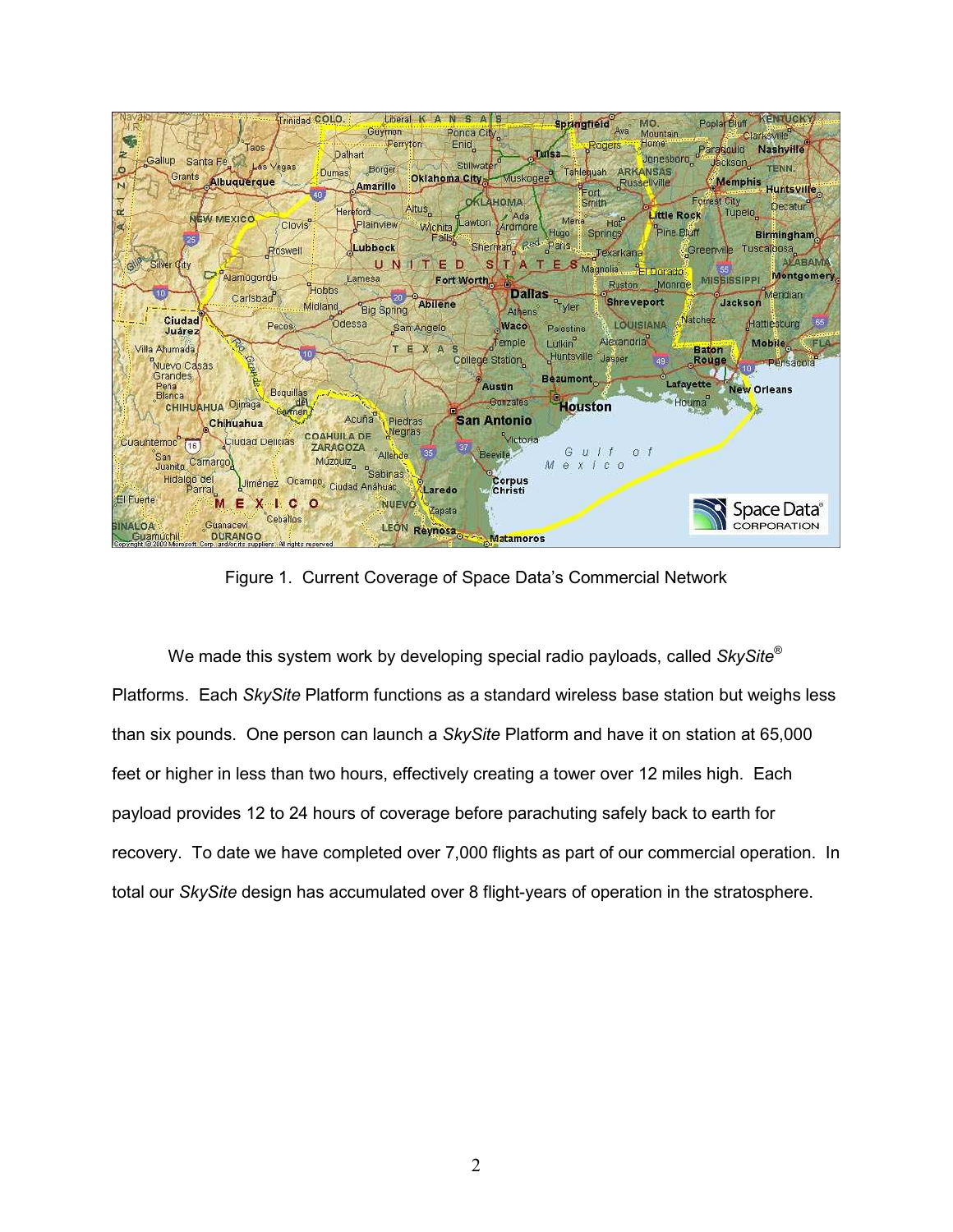## Work with the US Air Force

 Over the past two years, Air Force Space Command has become interested in what it calls "Near Space" – the area of the atmosphere between 65,000 and 325,000 feet. This altitude is too high for most aircraft and too low for satellites, but ideal for Space Data's SkySite Platforms. Space Command asked us to participate in their Combat SkySat program to prove the merits of Near Space. Our flight of a radio platform at 70,000 feet was an eye-opening experience for the military participants. Suddenly, a handheld radio with a normal range of five to ten miles could transmit secure voice communications more than 400 miles. This extended range was achieved using one-fifth of the normal power, significantly extending the battery life of the handheld radios.



Figure 2. Results from Combat SkySat testing with the US Air Force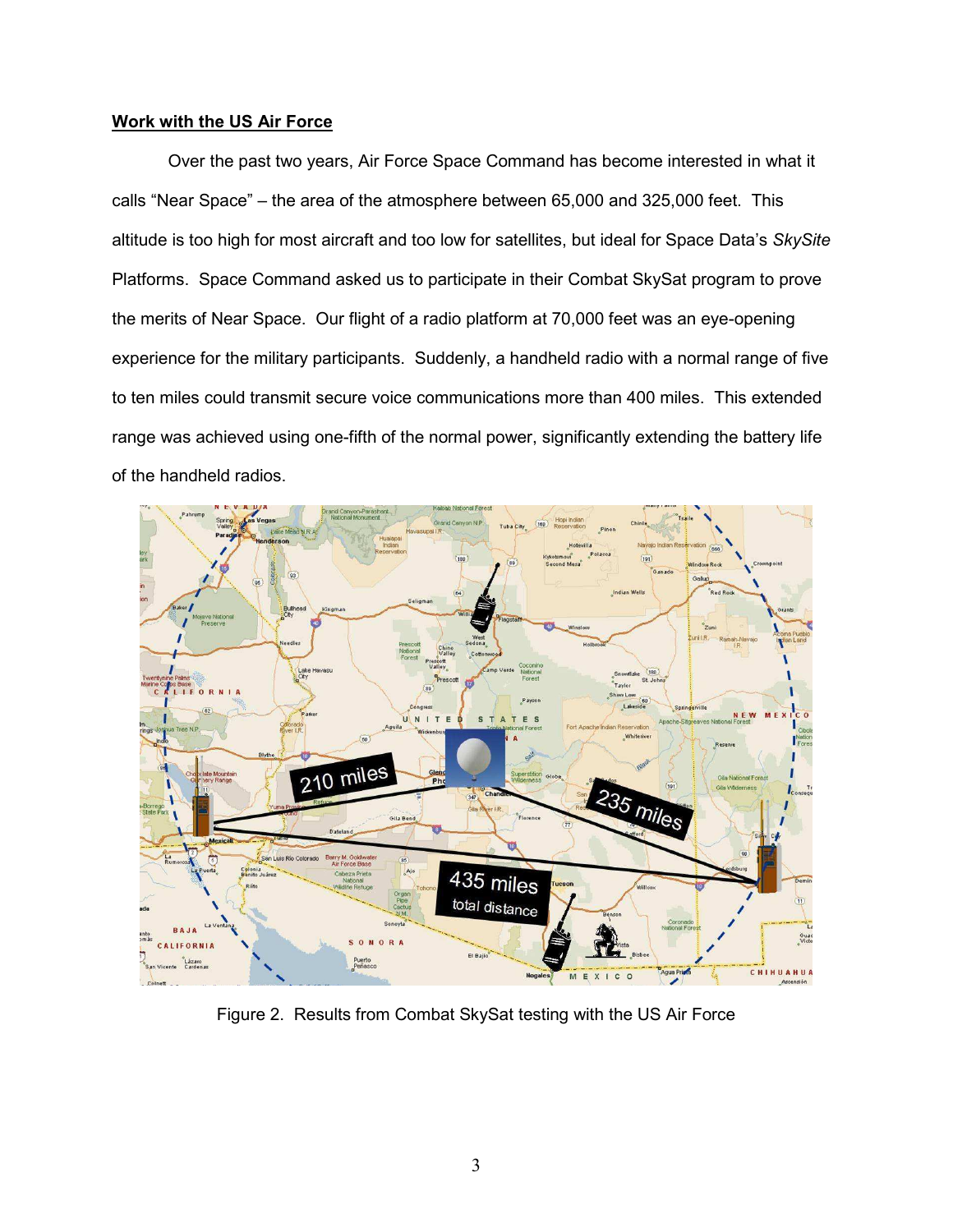Building on that success, Space Command sponsored Space Data's participation in JEFX 2006. This multi-service exercise brings newly available technology directly to the warfighter for first-hand evaluation. Traditionally, participation in this exercise is a precursor to deployment in operational theaters.



Figure 3. Launch of a Combat SkySat Platform

# Support for Domestic Operations

 Last year, we spoke with a soldier who had been supporting supply convoys in Iraq and had just returned stateside. He said: "There's nothing scarier than being in the middle of the desert without any way to communicate." Tragically, there were echoes of that battlefield assessment in news reports quoting first responders after Hurricane Katrina. They were faced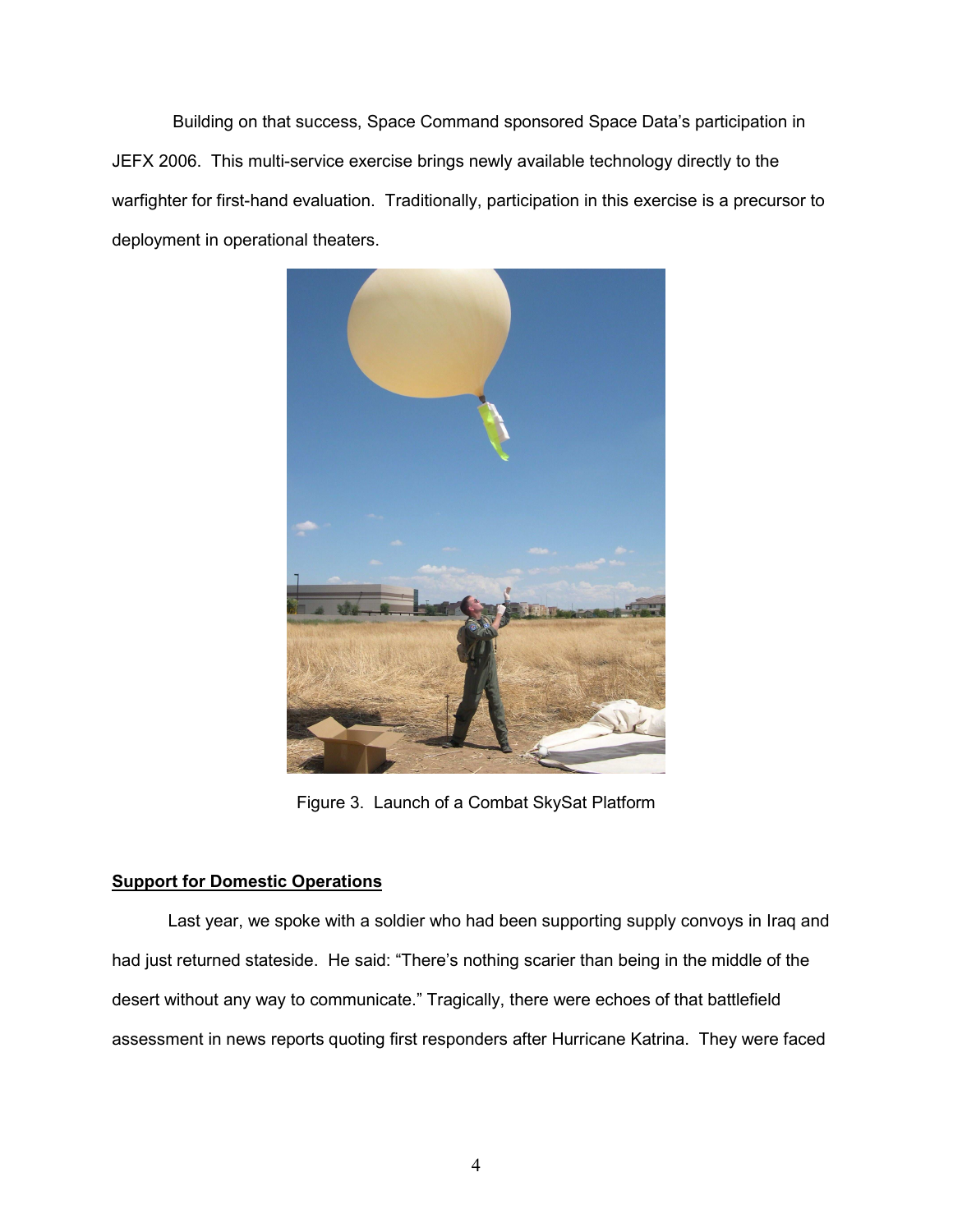with no way to call for medical assistance, police or fire support, or even to communicate among themselves.

Terrestrial networks do not usually survive major disasters intact, as was seen after Hurricane Katrina. Space Data has a solution. With their large coverage footprint, our SkySite Platforms can be launched from well outside the affected area. Since they fly much higher than storms and fires, they can provide communications during the disaster itself. This gives first responders the ability to be more effective in rescue operations, since our SkySite link supports equipment they already use every day.



Figure 4. Potential coverage of a single SkySite Repeater along the Gulf Coast

 Space Data's SkySite system can be held in reserve, then deployed on short notice wherever needed. For example, National Guard units could deploy the system when they are moving in to support post-disaster relief efforts, no matter where that disaster might be. In fact, ground station equipment and enough SkySite Platforms for 24-hours can literally fit in carry-on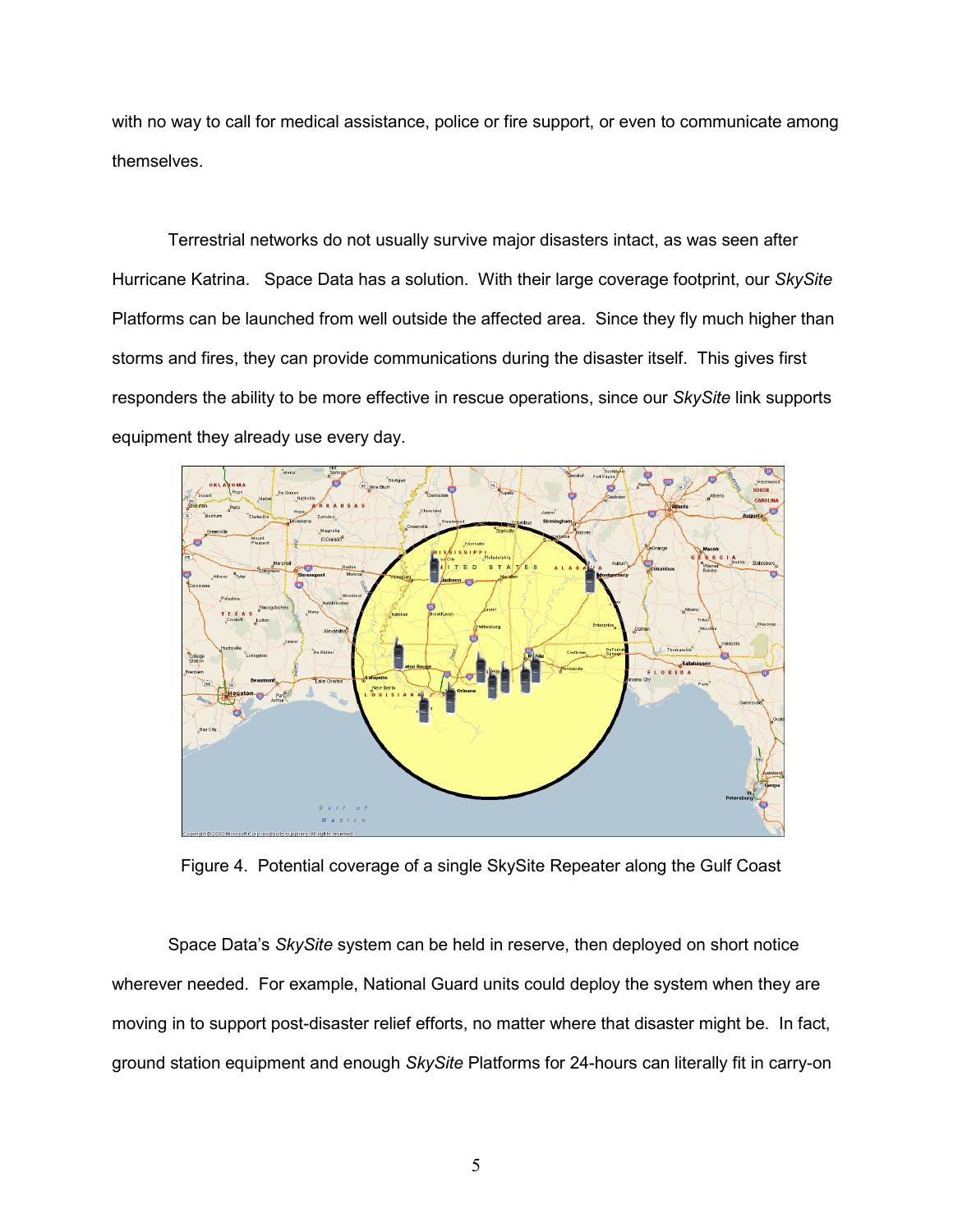luggage. All that is needed at the launch site is an open field and a cylinder of helium or hydrogen. If the area of operation shifts, the communications network can easily shift with it.

 The SkySite system can also expand quickly to meet additional capacity. Adding more communications channels is as simple as launching more payloads. It is noteworthy to mention that taking advantage of miniaturization and an additional nine months of engineering, our current payload has six times the capacity of the original Combat SkySat proof-of-concept payload at a fraction of the cost, and extends communications ranges to over 600 miles.

## Hurricane Katrina

 During Hurricane Katrina, Space Data's network operated without interruption over our entire coverage area, including much of Louisiana. Even launch operations in Opelousas, Louisiana, continued with only a slight launch schedule adjustment when Katrina's effects were most severe. Our balloon technology is designed to be resistant to stormy conditions. Our communication system continued through the worst of the hurricane and on into the aftermath when traditional networks were taken out of operation. With rampant news reports of communication outages, Space Data tried to support the Katrina recovery efforts with our still operational data system. However, we found no takers for our offer.



Figure 5. Simulated SkySite® Platform coverage during Hurricane Katrina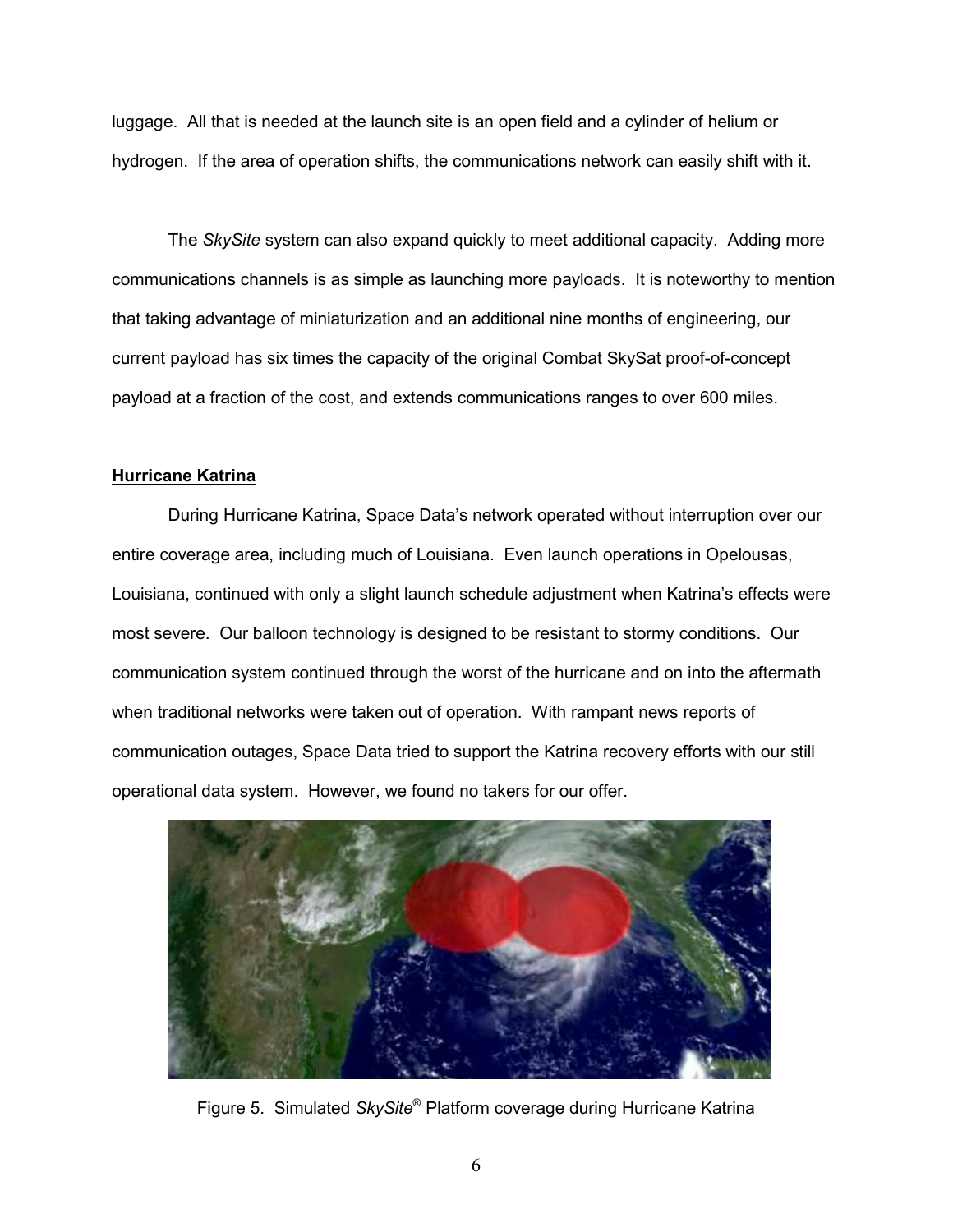#### "Bridging" Networks

 In addition to near-immediate communications coverage in an emergency, there is another urgent and compelling problem that Space Data's SkySite Platforms can solve ensuring the interoperability of incompatible radio networks. A conventional radio repeater rebroadcasts transmissions on a single network so users such as police, firefighters and federal authorities can communicate with others in their own organization. However, these different groups are unable to talk and coordinate relief efforts with each other during a disaster because their radio equipment is not compatible. A paramedic and a National Guardsman could be 100 yards away from each other, yet unable to communicate.

 A second type of SkySite payload, called a bridging repeater, provides a solution. It carries two or more radio transceivers with different protocols or frequencies to "bridge" radio communications networks. With this payload launched, different groups on the ground could tune to a channel already on their radios and have their communications re-broadcast on the other network. This could allow police to talk to firefighters, or FEMA to talk to local law enforcement.

This Bridging Repeater concept was demonstrated to the US Air Force as part of the Combat SkySat Program, allowing ground troops using handheld tactical radios to communicate directly with pilots in A-10 and F-16 aircraft.

#### White House Katrina report

We read with great interest the recently-released White House report on the Federal response to Hurricane Katrina and, in particular, its recommendation for a rapidly deployable communication system for DHS. Space Data's technology is ideally suited for such a system with its provisions for launching quickly from virtually any location and within 90 minutes

7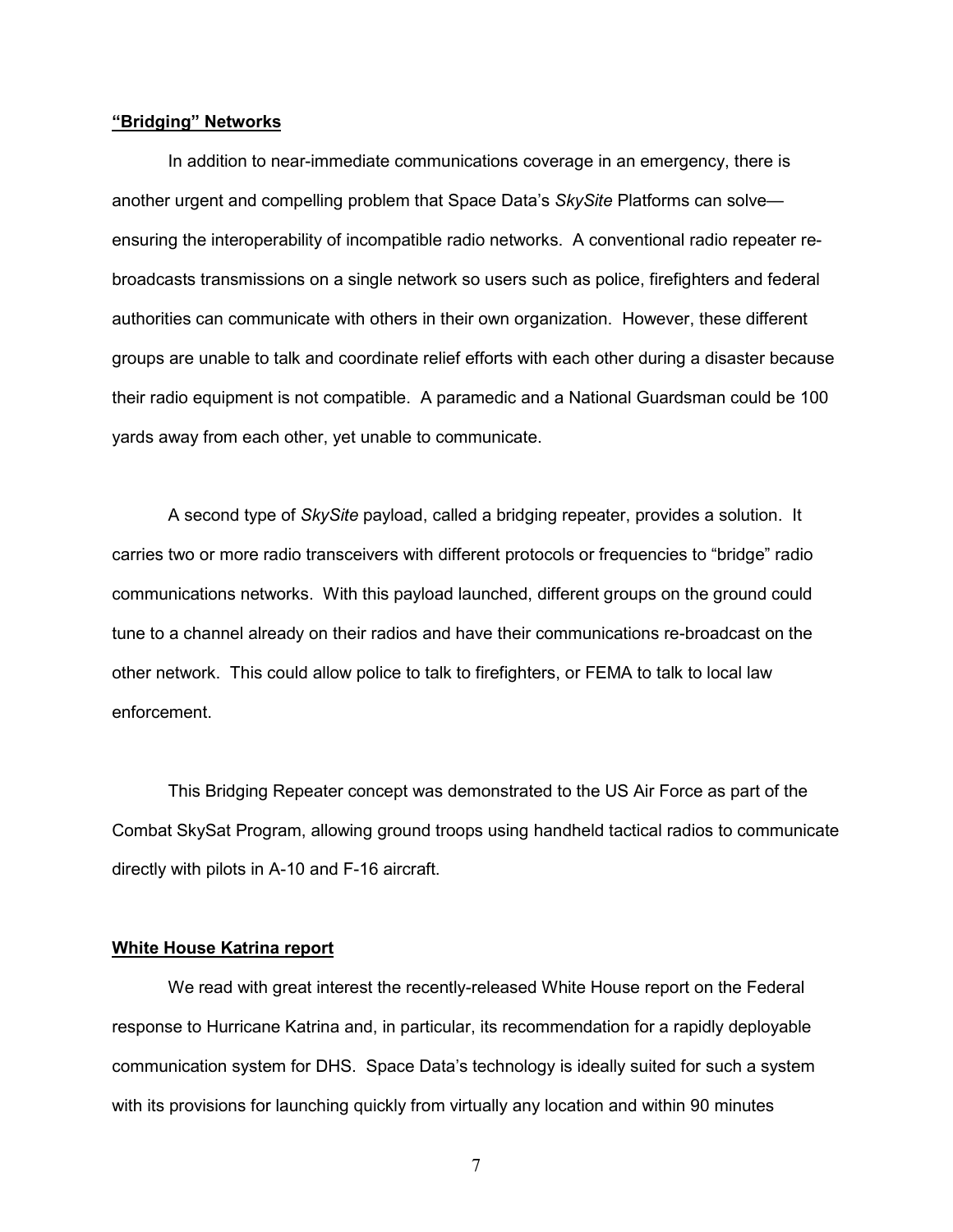covering an area more than 400 miles wide. We can provide the "'reach-back' to large headquarters units" and "connectivity among Federal, State, and local authorities" cited in the report.

#### Cost

Space Data's SkySite system is also an extraordinarily cost-effective means of providing wireless communications during a disaster. The radio repeaters can be fitted with GPS tracking and be recovered and reused multiple times. One SkySite Platform can cover hundreds of miles and is easily deployed. Moreover, first responders will no longer be required to build and maintain expensive terrestrial systems with extra capacity for emergencies that may never occur. Since the SkySite Platforms are compatible with the existing user equipment, all cost associated with purchasing, distributing, maintaining and training personnel related to new user equipment is eliminated.

#### Summary

 In summary, Space Data can solve the three major communications problems faced by first responders – availability, range, and interoperability. We do this by offering responders a simple, cost-effective solution that can be quickly deployed when and where it is needed, removing the need to maintain expensive wireless infrastructure in remote areas. No new equipment is required for users on the ground – they keep the same radios that they have always used – but now those radios are significantly more effective.

 Like most Americans, we at Space Data want to see government agencies at all levels have the best tools available to respond to crises such as Hurricane Katrina. We offer a solution that can fill in coverage gaps created by a storm's destruction.

8